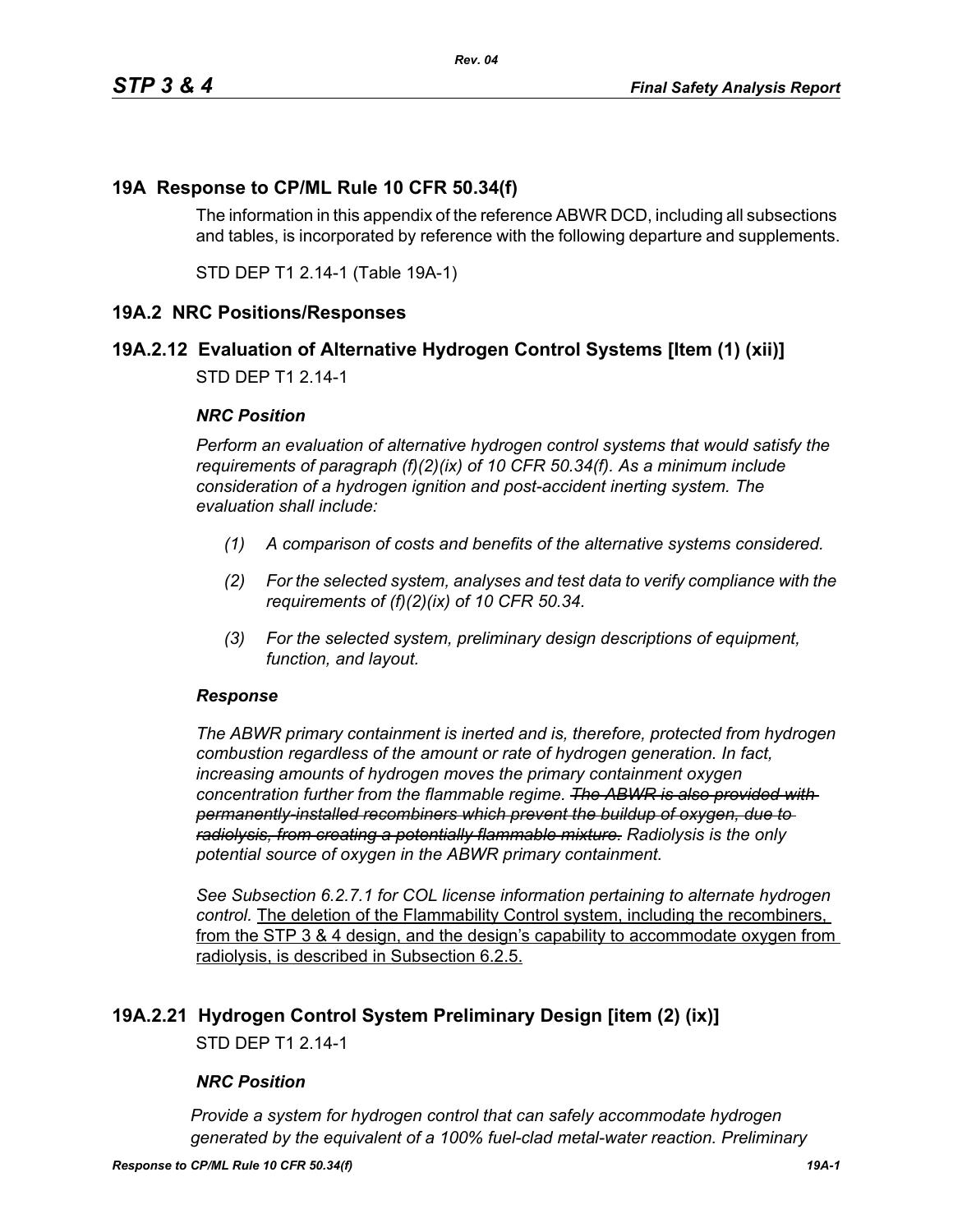*design information on the tentatively preferred system option of those being evaluated in paragraph (1) (xii) of 10 CFR 50.34(f) is sufficient at the construction permit stage. The hydrogen control system and associated systems shall provide, with reasonable assurance, that: [II.B.8]*

- *(1) Uniformly distributed hydrogen concentrations in the containment do not exceed 10% during and following an accident that releases an equivalent amount of hydrogen as would be generated from a 100% fuel clad metal-water reaction, or that the post-accident atmosphere will not support hydrogen combustion.*
- *(2) Combustible concentrations of hydrogen will not collect in areas where unintended combustion or detonation could cause loss of containment integrity or loss of appropriate mitigating features.*
- *(3) Equipment necessary for achieving and maintaining safe shutdown of the plant and maintaining containment integrity will perform its safety function during and after being exposed to the environmental conditions attendant with the release of hydrogen generated by the equivalent of a 100% fuel-clad metal water reaction including the environmental conditions created by activation of the hydrogen control system.*
- *(4) If the method chosen for hydrogen control is a post-accident inerting system, inadvertent actuation of the system can be safely accommodated during plant operation.*

#### *Response*

*Per the response to Item (1)(xii), refer to Subsection 6.2.5 for a detailed description of the inerting and recombiner systems.*

## **19A.2.46 Dedicated Penetration [Item (3) (vi)]**

STD DEP T1 2.14-1

#### *NRC Position*

*For plant designs with external hydrogen recombiners, provide redundant dedicated containment penetrations so that, assuming a single failure, the recombiner systems can be connected to the containment atmosphere. [II.E.4.1]*

#### *Response*

*This item is addressed in Subsection 1A.2.13* not applicable to the ABWR design.

## **19A.3 COL License Information**

## **19A.3.1 Long Term Training Upgrade**

The following site-specific supplement addresses COL License Information Item 19.20.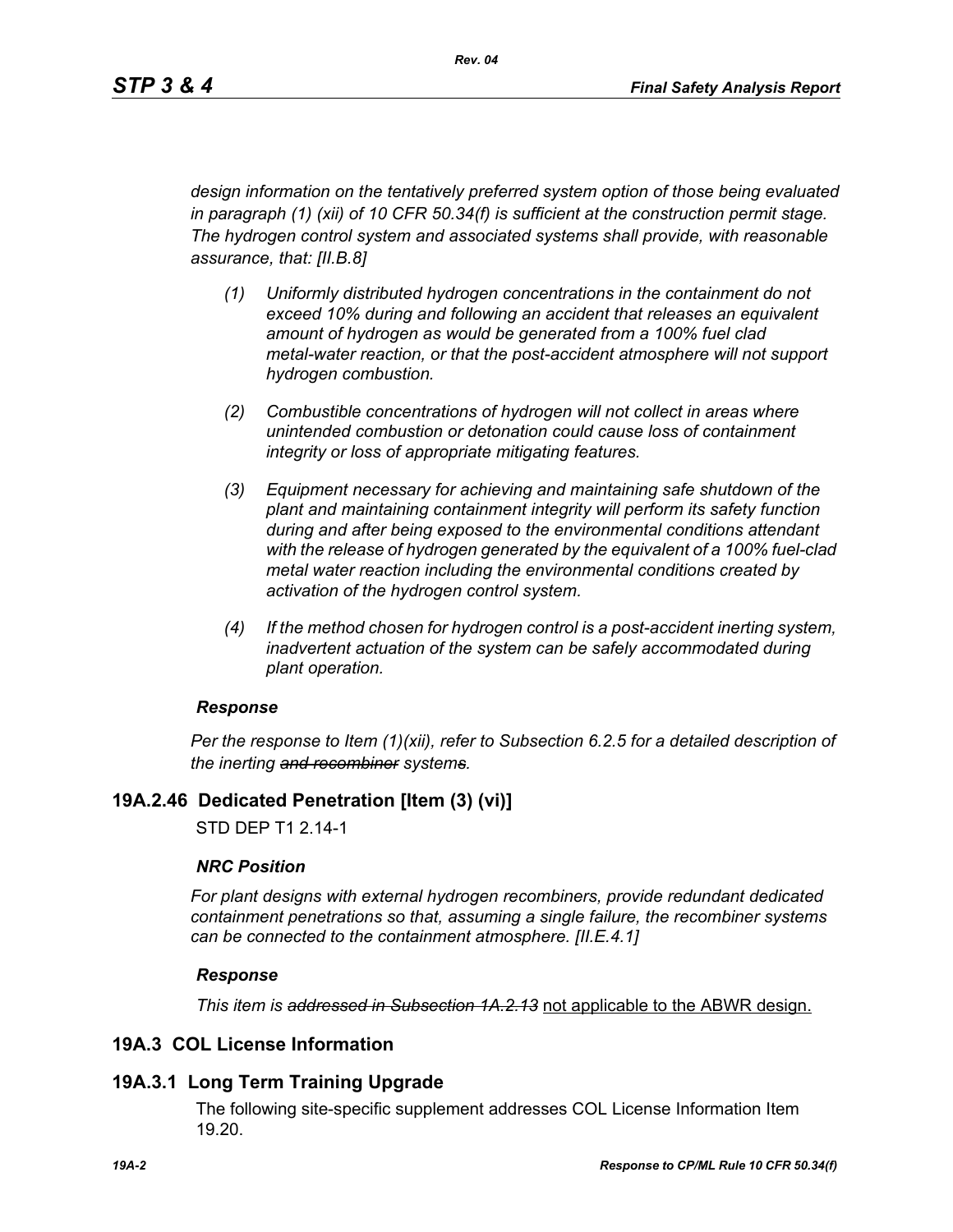STP 3&4 will include simulation facilities in accordance with 10 CFR 55.46 requirements for operator testing and licensing. Operator training is described in Sections 18.8.8 and 13.2.

# **19A.3.2 Long-Term Program of Upgrading of Procedures**

The following site-specific supplement addresses COL License Information Item 19.21.

Section 13.5 describes a long-term program of upgrading procedures, beginning during construction and follows into operation, for integrating and expanding efforts to improve plant procedures. The scope of the program includes emergency procedures, reliability analysis, human factors engineering, crisis management, operator training, and important industry and operation and experience.

# **19A.3.3 Purge System Reliability**

The following site-specific supplement addresses COL License Information Item 19.22.

A testing program to ensure that the large ventilation valves close within the limits assured in the radiologic design bases is described in Section 3.9 and 6.6.9.1.

## **19A.3.4 Licensing Emergency Support Facility**

The following site-specific supplement addresses COL License Information Item 19.23.

A comprehensive site Emergency Plan including a description of the Emergency Operations Facility for STP is provided as Part 5 of this application.

## **19A.3.5 In-Plant Radiation Monitoring**

The following site-specific supplement addresses COL License Information Item 19.24.

Personal monitoring and portable instrumentation of in-plant radiation and airborne radioactivity as well as training and procedures appropriate for a broad range of routine and accident conditions is provided in Sections 12.5.2, 12.5.3.1, and 12.3.5.2.

## **19A.3.6 Feedback of Operating, Design and Construction Experience**

The following site-specific supplement addresses COL License Information Item 19.25.

Administrative procedures for evaluating operating, design and construction experience are included in STP 3&4 Project documents including, Engineering Technical Specifications, U7-PROJ-G-SPEC-ETS-0001, and Utility Requirements Document Requirements, U7-PROJ-G-RPT-URD-0001 to ensure and for ensuringthat applicable important industry experiences shall beare provided in a timely manner to those designing and constructing the ABWR Standard Plant. (Subsection 19A.2.41).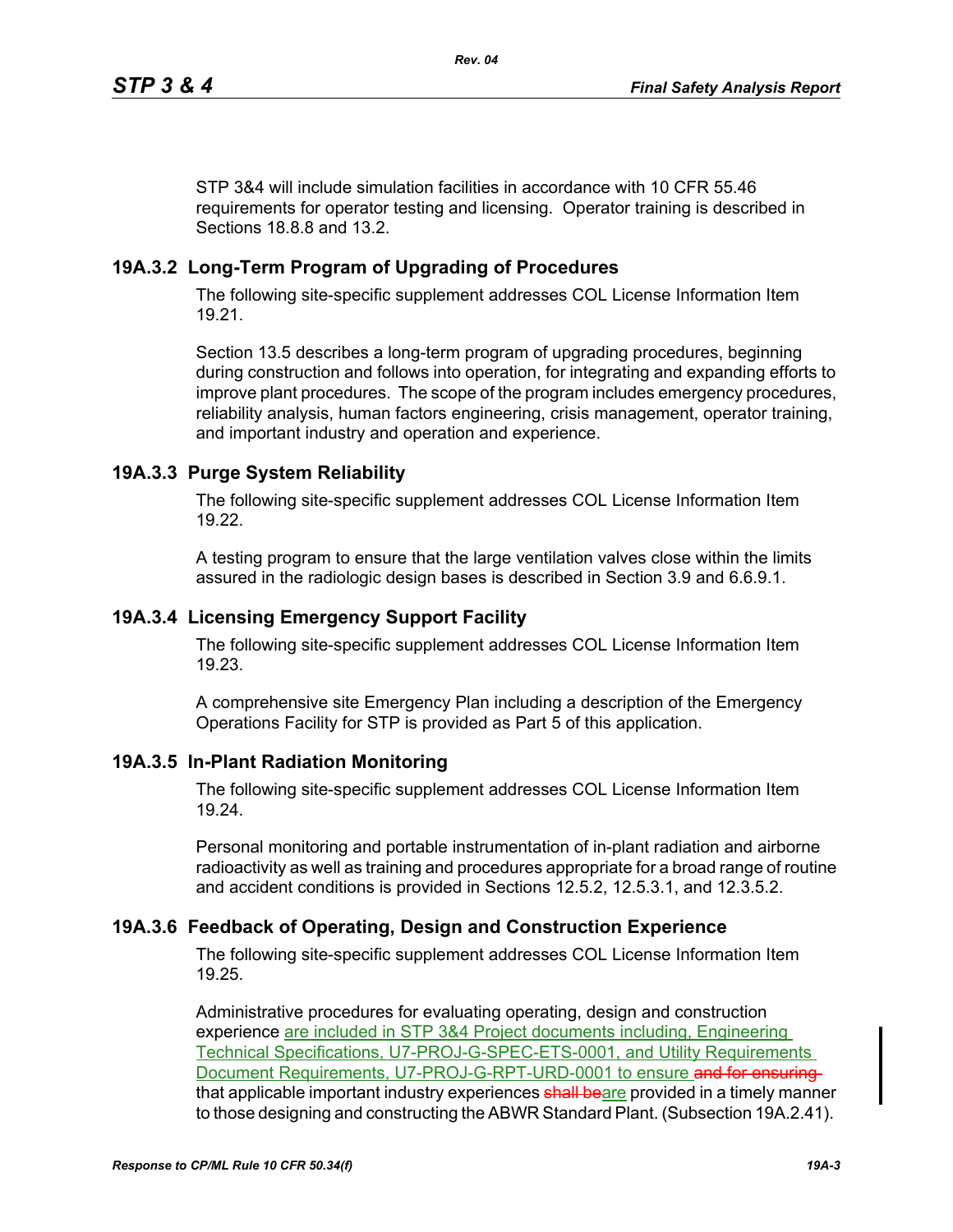Operator experience will be incorporated into training and procedures prior to fuel load as described Sections 13.2.3 and 13.5.3, respectively. (COM 19A-1).

## **19A.3.7 Organization and Staffing to Oversee Design and Construction**

The following site-specific supplement addresses COL License Information Item 19.26.

A description of organization and staff is provided in Section 13.1.

## **19A.3.8 Develop More Detailed QA Criteria**

The following site-specific supplement addresses COL License Information Item 19.27.

The QA program description has been submitted as a separate document titled "STP Units 3 & 4 Quality Assurance Program Description."